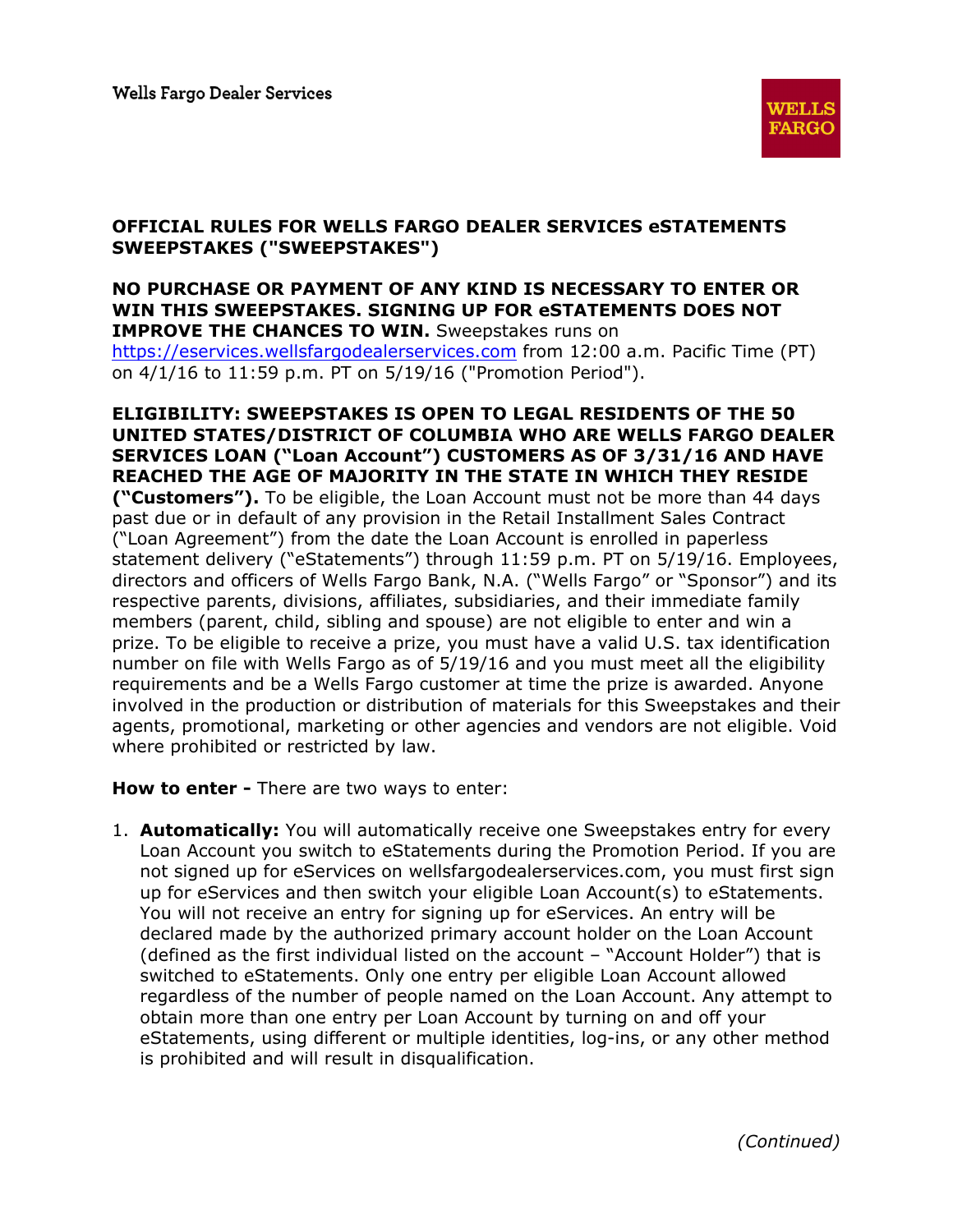2. **By Mail (without signing up for eStatements):** To enter via postal mail, send a 3" x 5" card with your handwritten name, address, daytime and evening telephone numbers postmarked by 5/20/16, to be received no later than 5/27/16, to: Wells Fargo Dealer Services eStatements Spring Sweeps, 2554 Lincoln Blvd., PMB 1049, Venice, CA 90291-5082. Only one handwritten entry per envelope. You can enter as often as you wish, but each entry must be mailed separately.

**PRIZES: One (1) \$20,000 cash prize and twenty (20) \$500 Wells Fargo Visa® Gift Cards will be awarded.** To be eligible to receive any prize, you must meet the eligibility requirements at the time the prize is awarded.

- **\$20,000 cash prize:** Winner will be notified by overnight mail within 7 business days of the winner selection to the address of the primary Account Holder of the Loan Account switched to eStatements, or to the address on the mailed entry. In order to receive the prize, the potential winner will be required to complete an Affidavit of Eligibility, Liability and Publicity (where permitted by law) Release and a federal tax form. If the potential winner does not respond to the prize notification within 10 business days, if the potential winner is found to be ineligible or does not comply with these Official Rules, the prize may be forfeited at the sole discretion of Sponsor and an alternate winner will be selected from among all remaining eligible entries. If the Affidavit and tax form properly executed are not returned within 10 business days of the winner's response to the prize notification, the prize may be forfeited at the sole discretion of Sponsor and an alternate winner will be selected from among all remaining eligible entries. A potential winner who is disqualified for any reason will not be entitled to any form of compensation. Prize check will be mailed within 10 business days of receipt and verification of the Affidavit and tax form. Winner will receive an IRS 1099 tax form reflecting the amount s/he received as a prize. Prize may not be transferred.
- **\$500 Wells Fargo Visa® Gift Cards ("Gift Card" or "Prize"):** Gift Card Prizes will be awarded from all eligible entries received during the Promotion Period. Only one Prize per eligible entrant will be awarded. Upon verification of eligibility, winners will receive their Prize by overnight mail within 10 business days to the address of the primary Account Holder of the Account switched to eStatements, or to the address on the mailed entry. Any Gift Card prize that is not claimed, returned as undeliverable, or cannot be awarded will be awarded to an alternate eligible entrant. Gift Cards have no expiration date. If a Gift Card is lost or stolen, a new card will not be issued and any dollars remaining on the Gift Card will be forfeited. Gift Cards are subject to the terms and conditions imposed by the Wells Fargo Visa® Gift Card Agreement and User Guide. Gift Card prizes are not transferable and no substitution of Gift Card is permitted. Federal, state, and local taxes and any expenses relating to the acceptance and use of the Gift Card not specified are the responsibility of the winners. Any dispute as to the correct person(s) to receive the Gift Card will be decided by Wells Fargo Dealer Services, at its sole discretion.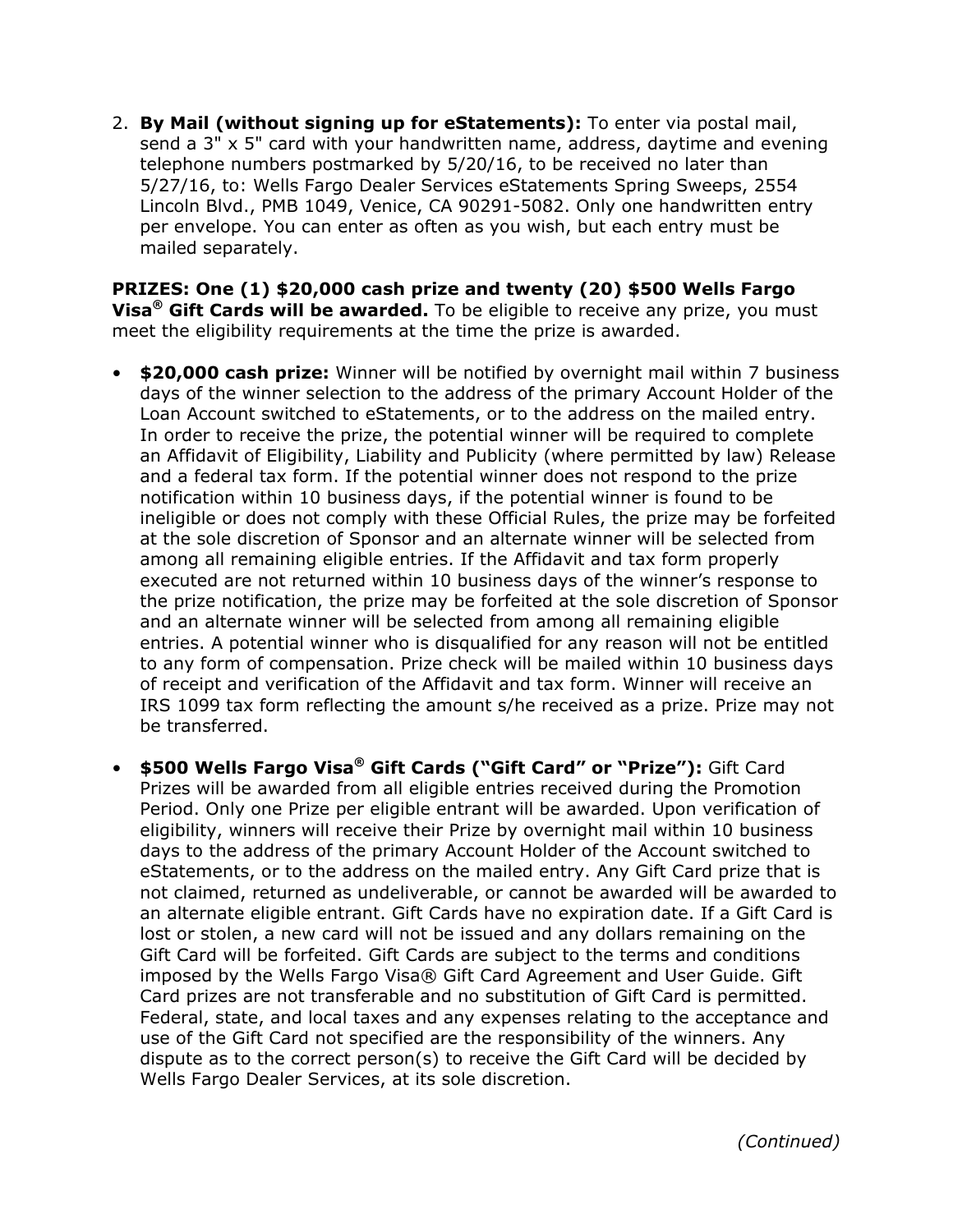**Sweepstakes Drawing:** One (1) random sweepstakes drawing will be conducted on or about 6/10/16 by the Sweepstakes Administrator, The Barrett Group, Inc. ("Administrator"), from among all eligible Loan Accounts switched to eStatements and entries received by mail. The odds of winning depend upon the number of automatic and mailed entries received. You may only win one prize.

**Sweepstakes Privacy:** Your participation in this Sweepstakes constitutes your consent for Sponsor and Administrator to use your personal information for the purpose of administering the Sweepstakes and awarding the prizes. For information regarding Sponsor's privacy practices, please visit www.wellsfargo.com/privacy\_security.

**General:** All entries are subject to verification prior to awarding the prize. A potential winner who is disqualified for any reason will not be entitled to any form of compensation. No automated entries made using any script, macro, sweepstakes service, automated entry software, or facsimiles will be accepted. By entering, participants release and hold harmless Sponsor and Administrator and their parents, subsidiaries, affiliates, directors, officers, employees and agents, and participating retailers from all and any injury, damage, loss, expense, accident, delay, inconvenience, or irregularity arising out of or relating to this Sweepstakes and the prize won, even if caused by the negligence of Sponsor. Sponsor is not responsible for printing or typographical errors in any Sweepstakes-related materials; for lost, stolen, late, misdirected, damaged, incomplete, illegible, or postage-due mail, or for transactions that are lost or fail to enter the processing system, are processed, reported, or transmitted late, or are lost for any reason including computer, telephone, paper, or any other malfunction including human error. Proof of submission does not constitute proof of receipt of entry. The date and time of entry receipt shall be determined by the official clock on the website. Submitted materials become the sole property of Sponsor and will not be acknowledged or returned. By entering, you accept and agree to these rules and the decisions of Sponsor and Administrator which shall be final and binding in all respects relating to this Sweepstakes. By accepting a Prize - except where legally prohibited, you grant permission for Sponsor and its designees to use your name, address (city and state), photograph, voice and/or other likeness and prize information for advertising, trade and promotional purposes relating to this Sweepstakes or any future Wells Fargo Sweepstakes, without further compensation, in all media now known or hereafter discovered, worldwide in perpetuity, without notice or review or approval.

**Internet:** If for any reason this Sweepstakes is not capable of running as planned, including infection by computer virus, bugs, tampering, unauthorized intervention, fraud, technical failures, or any other causes beyond the control of Sponsor or its affiliates that corrupt or affect the administration, security, fairness, integrity, or proper conduct of this Sweepstakes, Sponsor - at its sole discretion - reserves the right to cancel, terminate, modify, or suspend the Sweepstakes and to disqualify any individual who tampers with the entry process. If the Sweepstakes is cancelled for any reason before completion of the Promotion Period, all entries received up to the point of termination will be included in a random drawing to award the Prizes.

*(Continued)*